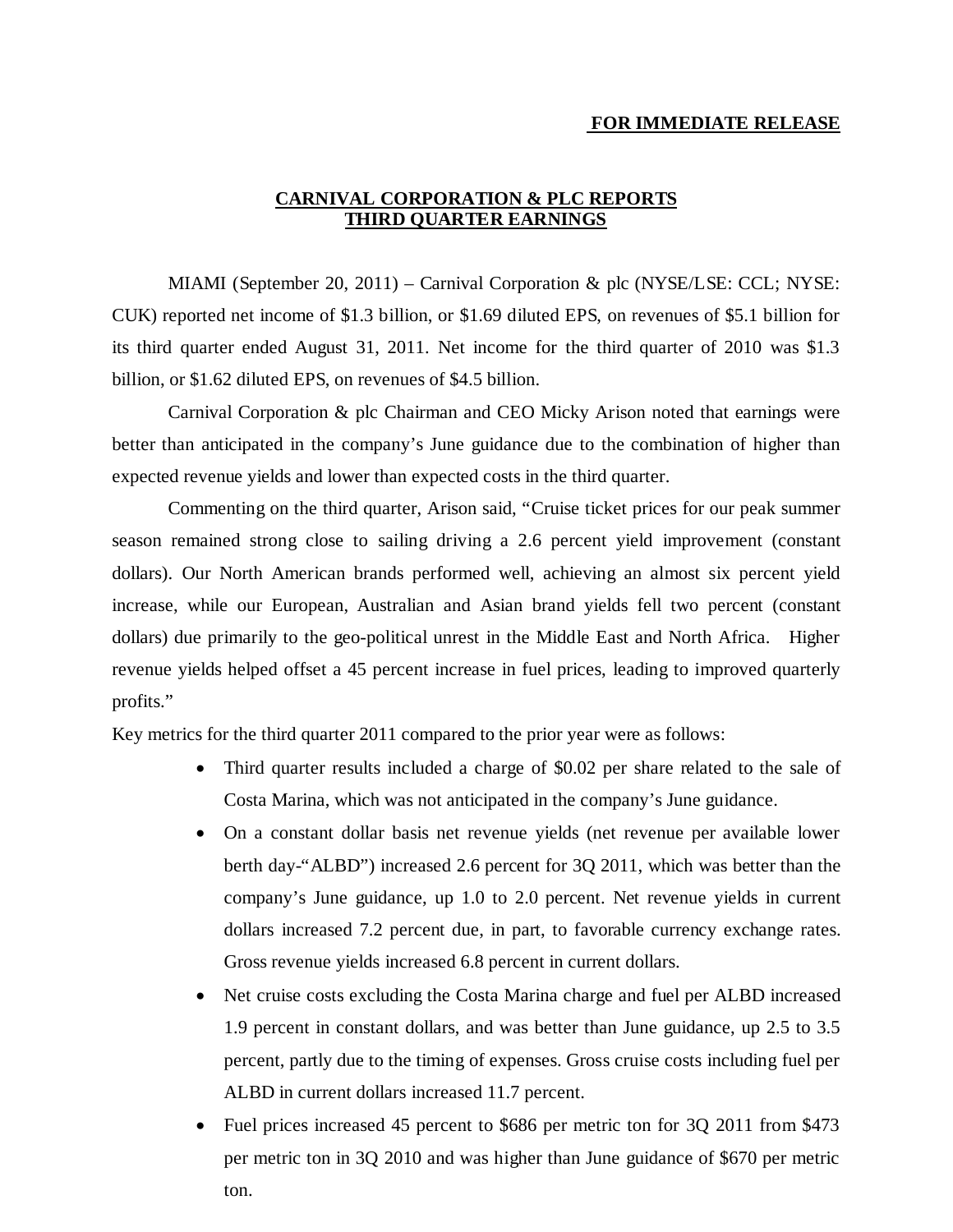Continuing with its strategic growth initiatives, during the third quarter the company announced it had reached agreements for the construction of three new cruise ships – one 132,500-ton vessel for its Costa Cruises brand and two 125,000-ton ships for its AIDA Cruises brand. The ships will be the largest ever constructed for these two cruise lines.

### **Outlook**

At this time, cumulative advance bookings for the remainder of 2011 and the first half of 2012 are at higher prices with slightly lower occupancies compared to the prior year. Since June, booking volumes for the remainder of the year and the first half of 2012 have run ahead of the prior year at slightly higher prices.

Arison noted, "Despite the uncertain economic environment, we have a strong base of business for the first half of 2012, and booking trends during the third quarter have been solid. The increased level of importance consumers are placing on value continues to drive demand for our cruise products."

Arison also noted the company recently repurchased 14.5 million shares of Carnival Corporation & plc stock at a total investment of \$445 million. "The current share repurchase program demonstrates our confidence in the earnings power of our global cruise brands. Reduced capital commitments due to the slower pace of our shipbuilding program, along with our strong balance sheet and solid investment grade credit ratings, leave us well positioned to opportunistically return cash to shareholders," Arison stated.

The company continues to expect full year net revenue yields, on a constant dollar basis, to increase 2.0 percent, in line with its June guidance, up 1.5 to 2.5 percent. Net revenue yields on a current dollar basis are expected to increase 4.0 percent for the full year 2011 compared to 2010.

The company expects net cruise costs excluding fuel per ALBD for the full year 2011 to be up 1.0 percent on a constant dollar basis, at the higher end of its June guidance range, flat to up 1.0 percent, primarily due to the charge related to the sale of Costa Marina.

In addition, changes in fuel prices and currency exchange rates are expected to reduce full year 2011 earnings by \$0.06 per share compared to the company's June guidance. Based on the current spot prices for fuel, fuel costs for the full year 2011 are now expected to increase \$542 million compared to 2010, costing an additional \$0.69 per share.

Taking all the above factors into consideration, the company now forecasts full year 2011 fully diluted earnings per share to be in the range of \$2.40 to \$2.44, compared to 2010 earnings of \$2.47 per share.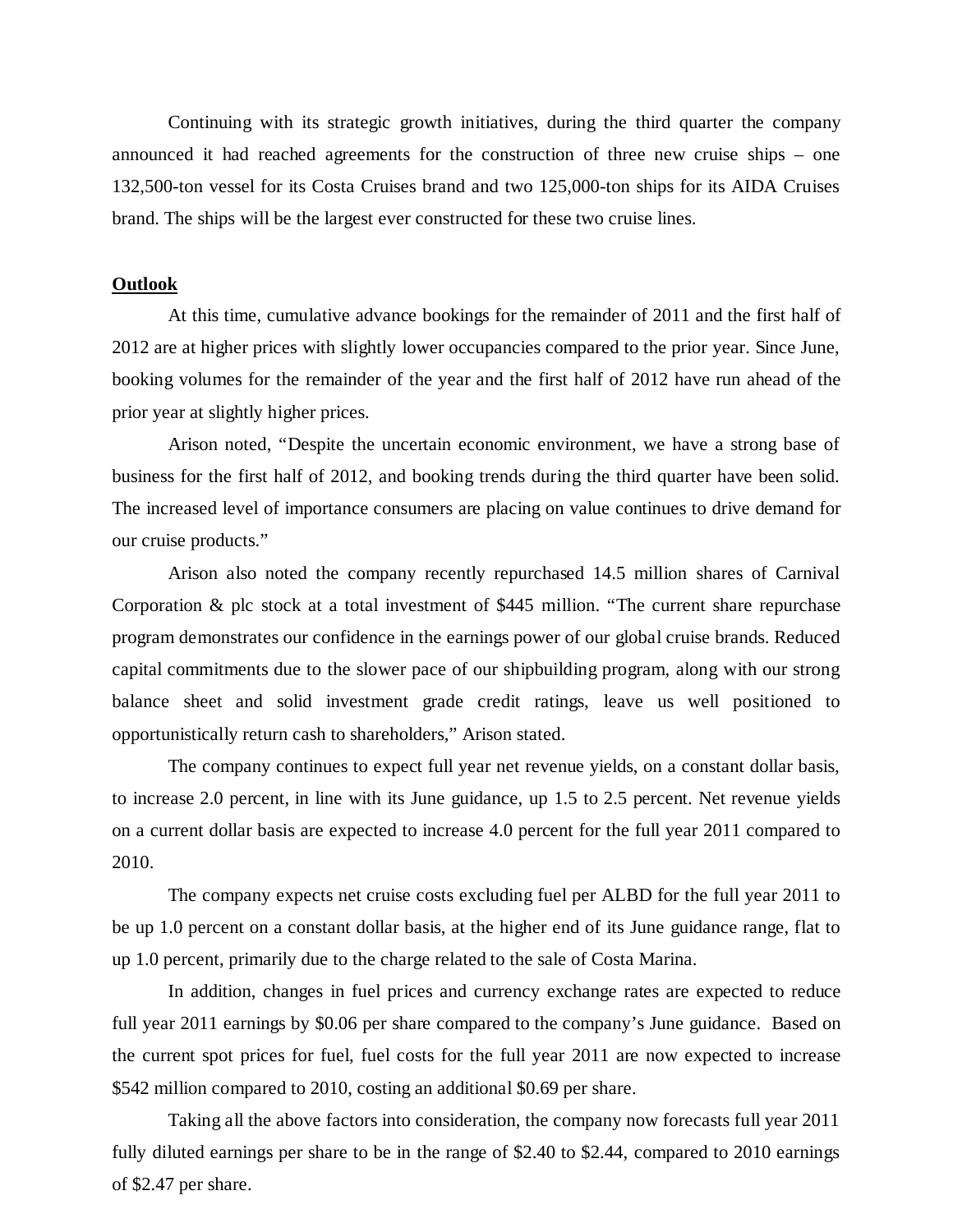### **Fourth Quarter 2011**

Fourth quarter constant dollar net revenue yields are expected to increase 1.0 to 2.0 percent (up 1.5 to 2.5 percent on a current dollar basis) compared to the prior year. Net cruise costs excluding fuel per ALBD for the fourth quarter are expected to be down 3.0 to 4.0 percent on a constant dollar basis (down 2.5 to 3.5 percent on a current dollar basis) compared to prior year. Fuel costs for the fourth quarter are expected to increase \$171 million compared to the prior year, costing an additional \$0.22 per share.

Based on the above factors and using current fuel prices and currency exchange rates, the company expects fully diluted earnings for the fourth quarter 2011 to be in the range of \$0.26 to \$0.30 per share, compared to \$0.31 per share in 2010.

| Delected Trev I offerable integrated |                                  | <b>Full Year 2011</b>             | <b>Fourth Quarter 2011</b>       |                                   |  |  |
|--------------------------------------|----------------------------------|-----------------------------------|----------------------------------|-----------------------------------|--|--|
|                                      | <b>Current</b><br><b>Dollars</b> | <b>Constant</b><br><b>Dollars</b> | <b>Current</b><br><b>Dollars</b> | <b>Constant</b><br><b>Dollars</b> |  |  |
| Change in:                           |                                  |                                   |                                  |                                   |  |  |
| Net revenue yields                   | 4.0 %                            | 2.0 %                             | 1.5 to 2.5 $%$                   | 1.0 to 2.0 %                      |  |  |
| Net cruise costs excl. fuel / ALBD   | 3.0 %                            | $1.0\%$                           | $(2.5)$ to $(3.5)$ %             | $(3.0)$ to $(4.0)$ %              |  |  |

### **Selected Key Forecast Metrics**

|                                             | <b>Full Year 2011</b> | <b>Fourth Quarter 2011</b> |  |  |  |
|---------------------------------------------|-----------------------|----------------------------|--|--|--|
| Fuel price per metric ton                   | \$648                 | \$686                      |  |  |  |
| Fuel consumption (metric tons in thousands) | 3,400                 | 863                        |  |  |  |
| Currency                                    |                       |                            |  |  |  |
| Euro                                        | \$1.40 to $\in$       | \$1.36 to $\in$            |  |  |  |
| Sterling                                    | \$1.61 to $\pounds1$  | \$1.58 to £1               |  |  |  |

The company has scheduled a conference call with analysts at 10:00 a.m. EDT (3:00 p.m. BST) today to discuss its 2011 third quarter earnings. This call can be listened to live, and additional information can be obtained, via Carnival Corporation & plc's Web site at www.carnivalcorp.com and www.carnivalplc.com.

Carnival Corporation  $\&$  plc is the largest cruise vacation group in the world, with a portfolio of cruise brands in North America, Europe, Australia and Asia, comprised of Carnival Cruise Lines, Holland America Line, Princess Cruises, Seabourn, AIDA Cruises, Costa Cruises, Cunard, Ibero Cruises, P&O Cruises (UK) and P&O Cruises (Australia).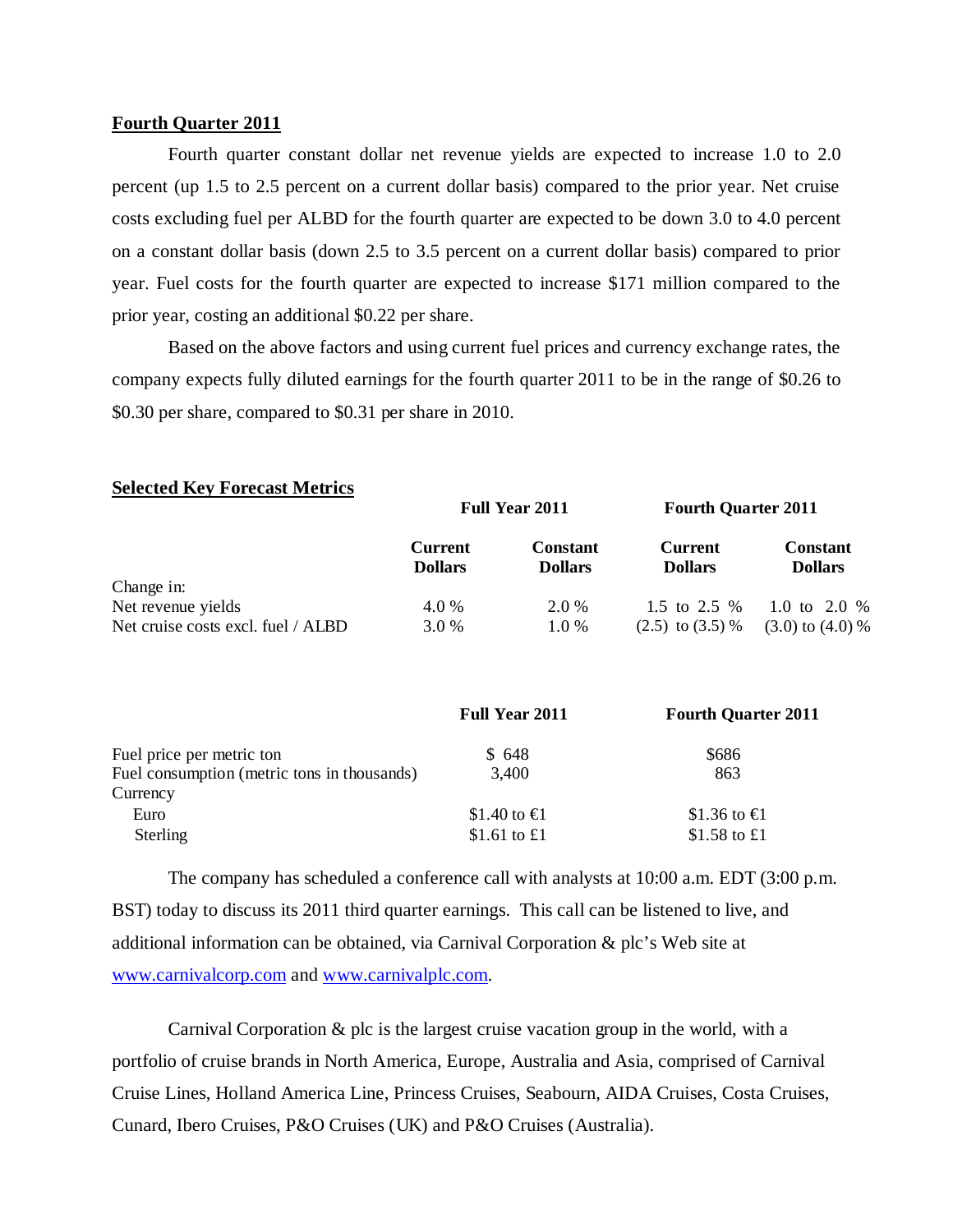Together, these brands operate 101 ships totaling approximately 200,000 lower berths with 10 new ships scheduled to be delivered between April 2012 and March 2016. Carnival Corporation & plc also operates Holland America Princess Alaska Tours, the leading tour company in Alaska and the Canadian Yukon. Traded on both the New York and London Stock Exchanges, Carnival Corporation & plc is the only group in the world to be included in both the S&P 500 and the FTSE 100 indices.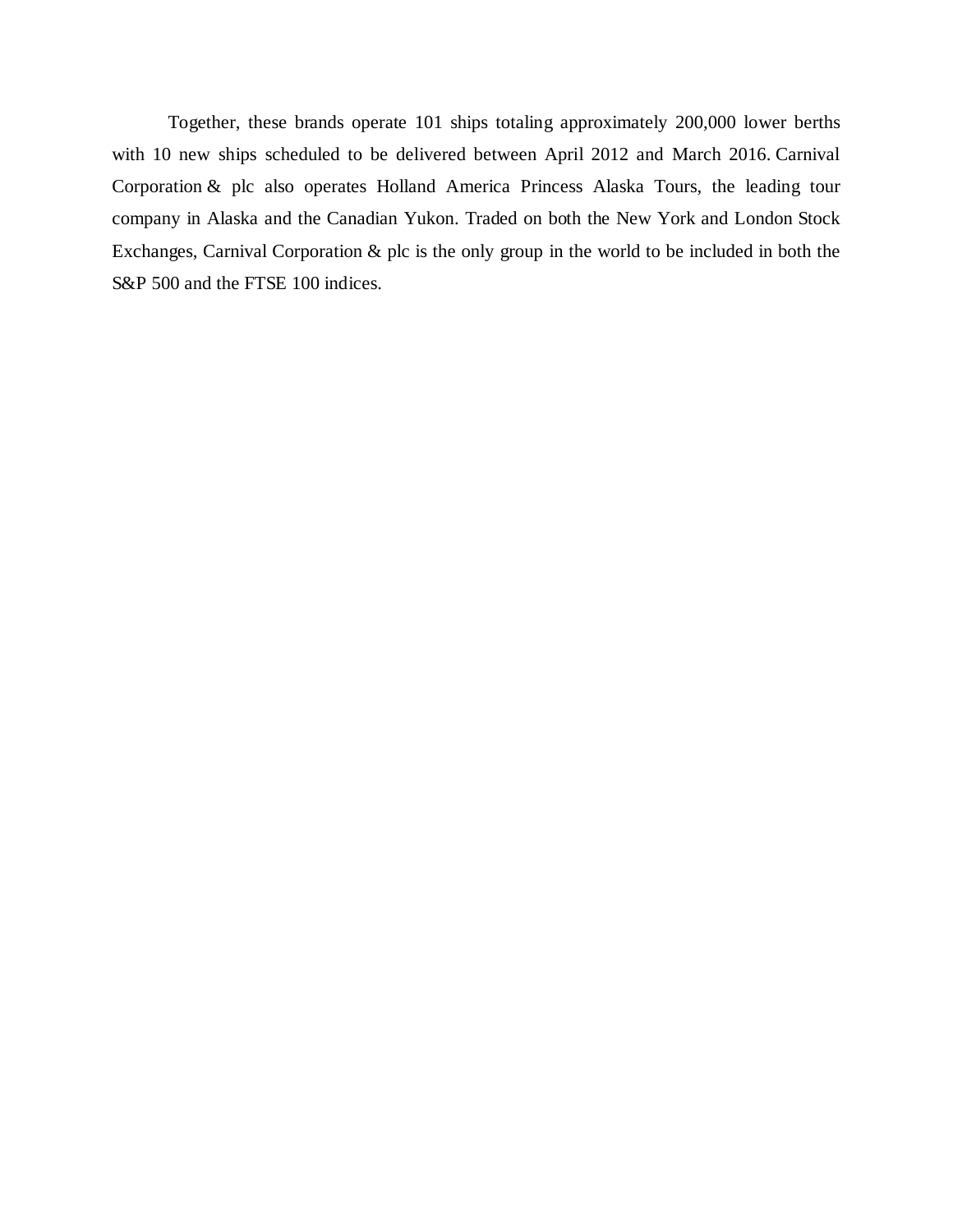#### **Cautionary Note Concerning Factors That May Affect Future Results**

Some of the statements, estimates or projections contained in this earnings release are "forward-looking statements" that involve risks, uncertainties and assumptions with respect to Carnival Corporation & plc, including some statements concerning future results, outlooks, plans, goals and other events which have not yet occurred. These statements are intended to qualify for the safe harbors from liability provided by Section 27A of the Securities Act of 1933 and Section 21E of the Securities Exchange Act of 1934. We have tried, whenever possible, to identify these statements by using words like "will," "may," "could," "should," "would," "believe," "expect," "anticipate," "forecast," "future," "intend," "plan," "estimate" and similar expressions of future intent or the negative of such terms. Because forward-looking statements involve risks and uncertainties, there are many factors that could cause Carnival Corporation & plc's actual results, performance or achievements to differ materially from those expressed or implied in this earnings release. Forward-looking statements include those statements that may impact, among other things, the forecasting of Carnival Corporation & plc's earnings per share, net revenue yields, booking levels, pricing, occupancy, operating, financing and tax costs, fuel expenses, costs per available lower berth day, estimates of ship depreciable lives and residual values, liquidity, goodwill and trademark fair values and outlook. These factors include, but are not limited to, the following: general economic and business conditions; fluctuations in foreign currency exchange rates; the international political climate, armed conflicts, terrorist and pirate attacks, vessel seizures, and threats thereof, and other world events affecting the safety and security of travel; competition from and overcapacity in the cruise ship or land-based vacation industries; accidents, the spread of contagious diseases and threats thereof, adverse weather conditions or natural disasters and other incidents affecting the health, safety, security and satisfaction of guests and crew; adverse publicity concerning the cruise industry in general, or Carnival Corporation & plc in particular, including any adverse impact that cruising may have on the marine environment; changes in and compliance with laws and regulations relating to the protection of persons with disabilities, employment, environment, health, safety, security, tax and other regulations under which Carnival Corporation & plc operates; economic, market and political factors that are beyond Carnival Corporation & plc's control, which could increase its operating, financing and other costs; the ability of Carnival Corporation & plc to implement its shipbuilding programs and ship repairs, maintenance and refurbishments on terms that are favorable or consistent with its expectations; increases in Carnival Corporation & plc's repairs and maintenance expenses and refurbishment costs as its fleet ages; the continued strength of Carnival Corporation & plc's cruise brands and its ability to implement its brand strategies; Carnival Corporation & plc's international operations are subject to additional risks not generally applicable to its U.S. operations; geographic regions in which Carnival Corporation & plc tries to expand its business may be slow to develop and ultimately not develop how it expects; whether Carnival Corporation  $\&$  plc's future operating cash flow will be sufficient to fund future obligations and whether it will be able to obtain financing, if necessary, in sufficient amounts and on terms that are favorable or consistent with its expectations; Carnival Corporation & plc counterparties' abilities to perform; continuing financial viability of Carnival Corporation & plc's travel agent distribution system, air service providers and other key vendors in its supply chain and reductions in the availability of, and increases in the pricing for, the services and products provided by these vendors; Carnival Corporation & plc's decisions to self-insure against various risks or its inability to obtain insurance for certain risks at reasonable rates; disruptions and other damages to Carnival Corporation & plc's information technology and other networks and operations and breaches in data security; loss of key personnel or Carnival Corporation & plc's ability to recruit or retain qualified personnel; union disputes and other employee relation issues; lack of continuing availability of attractive, convenient and safe port destinations; and risks associated with the dual listed company arrangement. Forward-looking statements should not be relied upon as a prediction of actual results. Subject to any continuing obligations under applicable law or any relevant stock exchange rules, Carnival Corporation & plc expressly disclaim any obligation to disseminate, after the date of this release, any updates or revisions to any such forward-looking statements to reflect any change in expectations or events, conditions or circumstances on which any such statements are based.

Jennifer De La Cruz Beth Roberts 1 305 599 2600, ext. 16000 1 305 406 4832

# **MEDIA CONTACT INVESTOR RELATIONS CONTACT**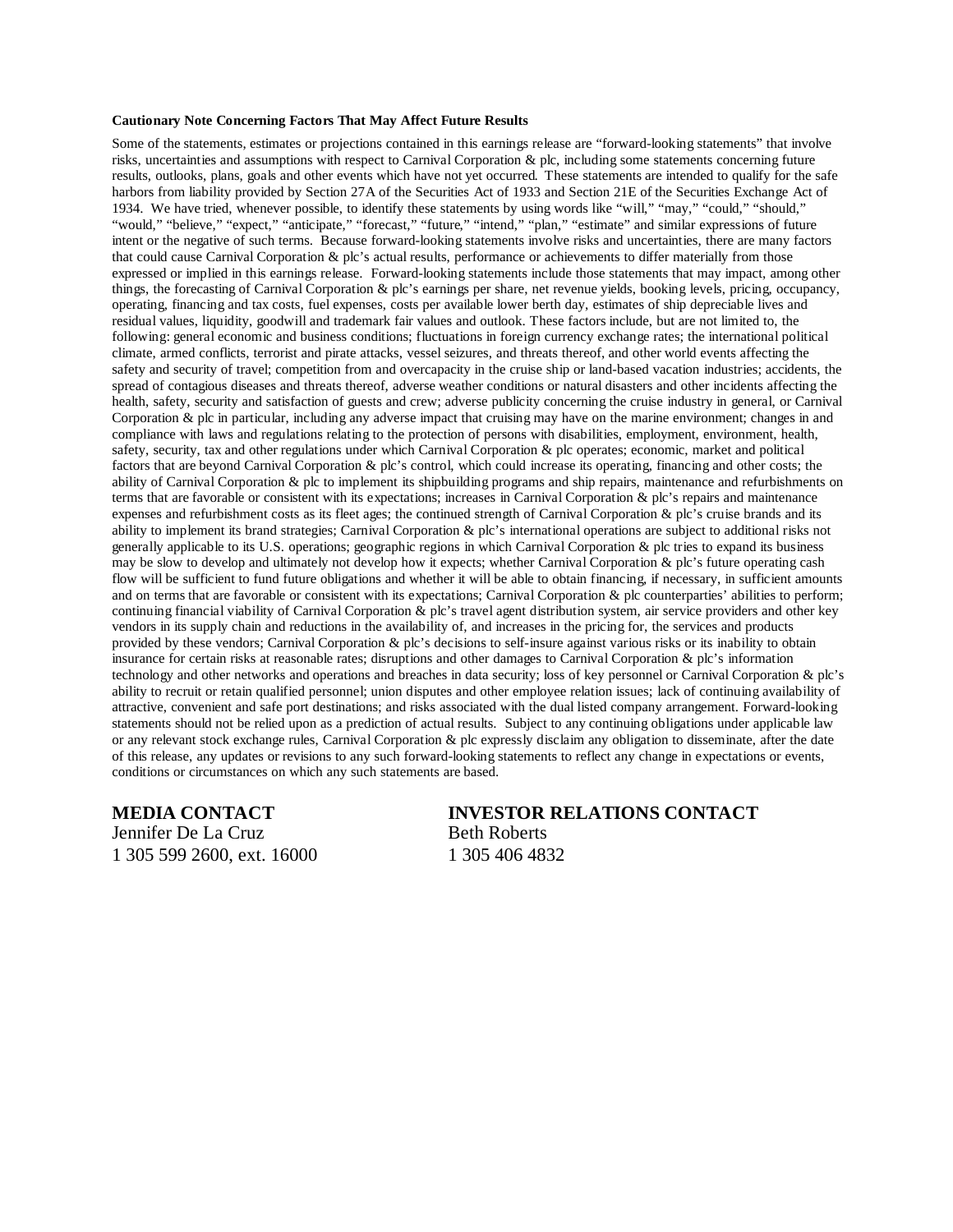### **CARNIVAL CORPORATION & PLC CONSOLIDATED STATEMENTS OF INCOME (UNAUDITED)**

(in millions, except per share data)

|                                                    |                | <b>Three Months Ended</b><br>August 31, |            | <b>Nine Months Ended</b><br><b>August 31,</b> |
|----------------------------------------------------|----------------|-----------------------------------------|------------|-----------------------------------------------|
|                                                    | 2011           | 2010                                    | 2011       | 2010                                          |
| <b>Revenues</b>                                    |                |                                         |            |                                               |
| Cruise                                             |                |                                         |            |                                               |
| Passenger tickets                                  | \$3,907        | \$3,478(a)                              | \$9,336    | \$8,418(a)                                    |
| Onboard and other                                  | 936            | 847                                     | 2,511      | 2,313                                         |
| Tour and other                                     | 215            | <u>202</u>                              | 249        | 241                                           |
|                                                    |                |                                         |            |                                               |
| <b>Costs and Expenses</b>                          | 5,058          | 4,527                                   | 12,096     | 10,972                                        |
| Operating                                          |                |                                         |            |                                               |
| Cruise<br>Commissions, transportation and other    | 686            | 618(a)                                  | 1,911      | 1,711(a)                                      |
| Onboard and other                                  | 137            | 131                                     | 379        | 350                                           |
| Payroll and related                                | 435            | 426(b)                                  | 1,282      | 1,200                                         |
| Fuel                                               | 581            | 396                                     | 1,611      | 1,209                                         |
| Food                                               | 257            | 223                                     | 728        | 647                                           |
| Other ship operating                               | 575(c)         | 467 $(d)$                               | 1.640      | 1,445                                         |
| Tour and other                                     | 143            | 128                                     | 179        | 174                                           |
| Total                                              | 2,814          | 2,389                                   | 7,730      | 6,736                                         |
| Selling and administrative                         | 421            | 381                                     | 1,282      | 1,181                                         |
| Depreciation and amortization                      | 390            | <u>355</u>                              | 1,137      | 1,049                                         |
|                                                    | 3,625          | 3,125                                   | 10,149     | 8,966                                         |
| <b>Operating Income</b>                            | 1,433          | 1,402                                   | 1,947      | 2,006                                         |
| Nonoperating (Expense) Income                      |                |                                         |            |                                               |
| Interest income                                    | 3              | 3                                       | 8          | 10                                            |
| Interest expense, net of capitalized interest      | (96)           | (90)                                    | (273)      | (285)                                         |
| Other income (expense), net                        | $\overline{2}$ | (2)                                     | <u>21</u>  | (7)                                           |
|                                                    | (91)           | (89)                                    | (244)      | (282)                                         |
| <b>Income Before Income Taxes</b>                  | 1,342          | 1,313                                   | 1,703      | 1,724                                         |
| Income Tax (Expense) Benefit, Net                  | (5)            | (10)                                    | (8)        | 6                                             |
| <b>Net Income</b>                                  | \$1,337        | \$1,303                                 | \$1,695    | \$1,730                                       |
| <b>Earnings Per Share</b>                          |                |                                         |            |                                               |
| Basic                                              | \$1.69         | 1.65                                    | 2.14       | 2.20                                          |
| Diluted                                            | \$1.69         | S.<br>1.62                              | \$2.14     | 2.16<br>S.                                    |
| <b>Dividends Declared Per Share</b>                | \$0.25         | \$0.10                                  | \$0.75     | \$0.30                                        |
| <b>Weighted-Average Shares Outstanding - Basic</b> | <u>790</u>     | <u>789</u>                              | <u>791</u> | <u>788</u>                                    |
| Weighted-Average Shares Outstanding - Diluted      | 792            | 806                                     | <u>793</u> | 806                                           |

(a) During the fourth quarter of 2010, we changed the classification of our port costs that vary with guest head counts to a gross presentation from a net presentation, which resulted in an increase in passenger ticket revenues and commissions, transportation and other costs. The amounts reclassified and included on a gross basis in passenger ticket revenues and commissions, transportation and other costs were \$101 million and \$256 million for the three and nine months ended August 31, 2010, respectively. (b) Includes a \$41 million expense related to the British Merchant Navy Officers Pension Fund.

(c) Includes a \$13 million charge related to the sale of Costa Marina, which will leave the fleet in November 2011.

(d) Includes a \$17 million gain from a litigation settlement related to Queen Mary 2's propulsion pods.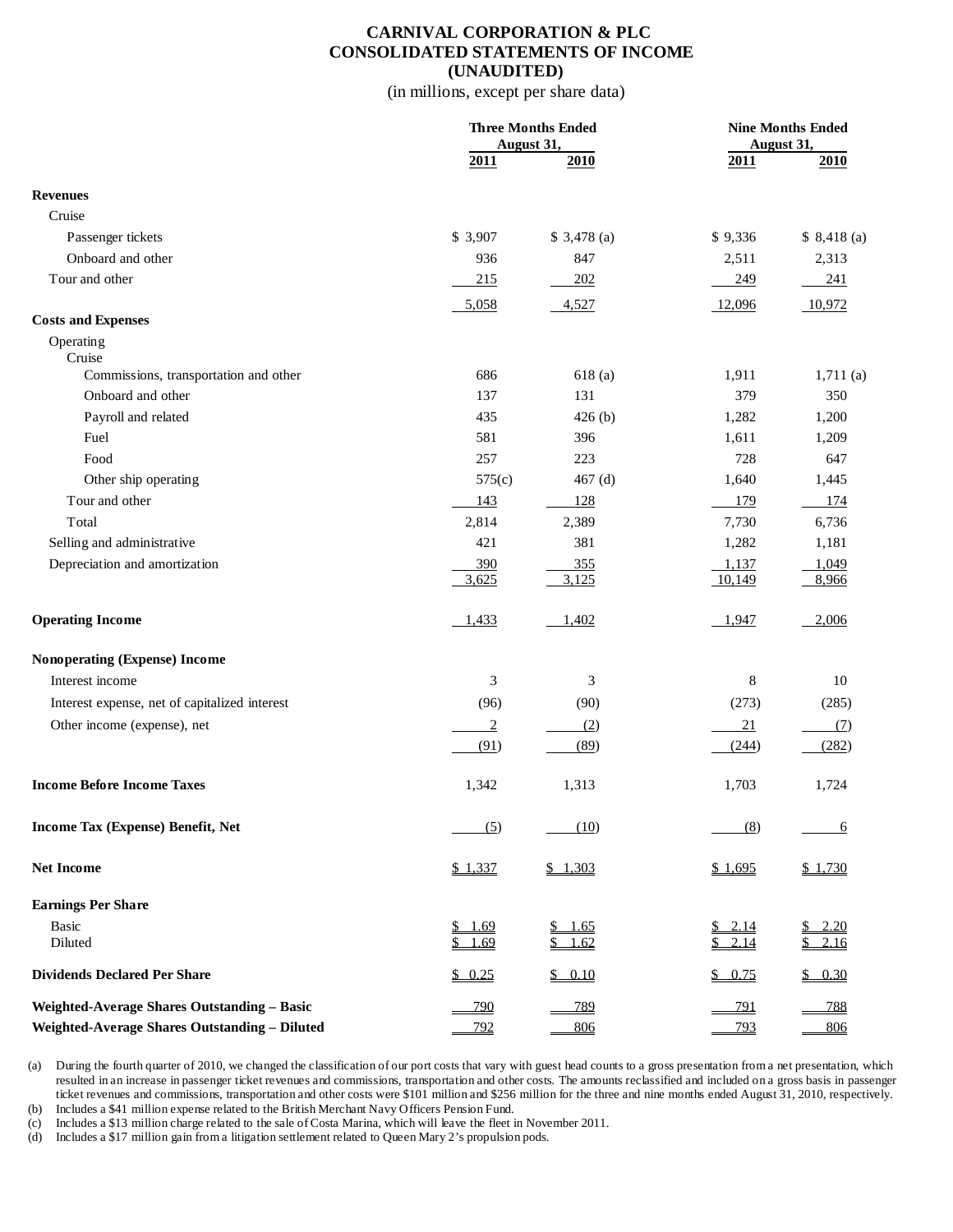### **CARNIVAL CORPORATION & PLC CONSOLIDATED BALANCE SHEETS (UNAUDITED)**

(in millions, except par values)

|                                                                    | August 31,<br><u>2011</u> | November 30,<br>2010 |
|--------------------------------------------------------------------|---------------------------|----------------------|
| <b>ASSETS</b>                                                      |                           |                      |
| <b>Current Assets</b>                                              |                           |                      |
| Cash and cash equivalents                                          | \$<br>430                 | \$<br>429            |
| Trade and other receivables, net                                   | 353                       | 248                  |
| Inventories                                                        | 366                       | 320                  |
| Prepaid expenses and other                                         | 248                       | 247                  |
| Total current assets                                               | 1,397                     | 1,244                |
| <b>Property and Equipment, Net</b>                                 | 33,243                    | 30,967               |
| Goodwill                                                           | 3,430                     | 3,320                |
| <b>Other Intangibles</b>                                           | 1,396                     | 1,320                |
| <b>Other Assets</b>                                                | 560                       | 639                  |
|                                                                    | \$40,026                  | \$ 37,490            |
| <b>LIABILITIES AND SHAREHOLDERS' EQUITY</b>                        |                           |                      |
| <b>Current Liabilities</b>                                         |                           |                      |
| Short-term borrowings                                              | \$<br>912                 | \$<br>740            |
| Current portion of long-term debt                                  | 1,196                     | 613                  |
| Accounts payable                                                   | 548                       | 503                  |
| Accrued liabilities and other                                      | 1,084<br>3,141            | 1,094                |
| Customer deposits<br>Total current liabilities                     | 6,881                     | 2,805<br>5,755       |
|                                                                    |                           |                      |
| <b>Long-Term Debt</b>                                              | 7,714                     | 8,011                |
| <b>Other Long-Term Liabilities and Deferred Income</b>             | 679                       | 693                  |
| <b>Shareholders' Equity</b>                                        |                           |                      |
| Common stock of Carnival Corporation, \$0.01 par value;            |                           |                      |
| 1,960 shares authorized; 647 shares at 2011 and                    |                           |                      |
| 646 shares at 2010 issued                                          | 6                         | 6                    |
| Ordinary shares of Carnival plc, \$1.66 par value; 215             |                           |                      |
| shares at 2011 and 214 shares at 2010 issued                       | 357                       | 355                  |
| Additional paid-in capital                                         | 8,167                     | 8,094                |
| Retained earnings<br>Accumulated other comprehensive income (loss) | 18,319<br>585             | 17,224<br>(254)      |
| Treasury stock, 48 shares at 2011 and 39 shares at 2010            |                           |                      |
| of Carnival Corporation and 32 shares at 2011 and                  |                           |                      |
| 31 shares at 2010 of Carnival plc, at cost                         | (2,682)                   | (2,394)              |
| Total shareholders' equity                                         | 24,752                    | 23,031               |
|                                                                    | \$40,026                  | \$ 37,490            |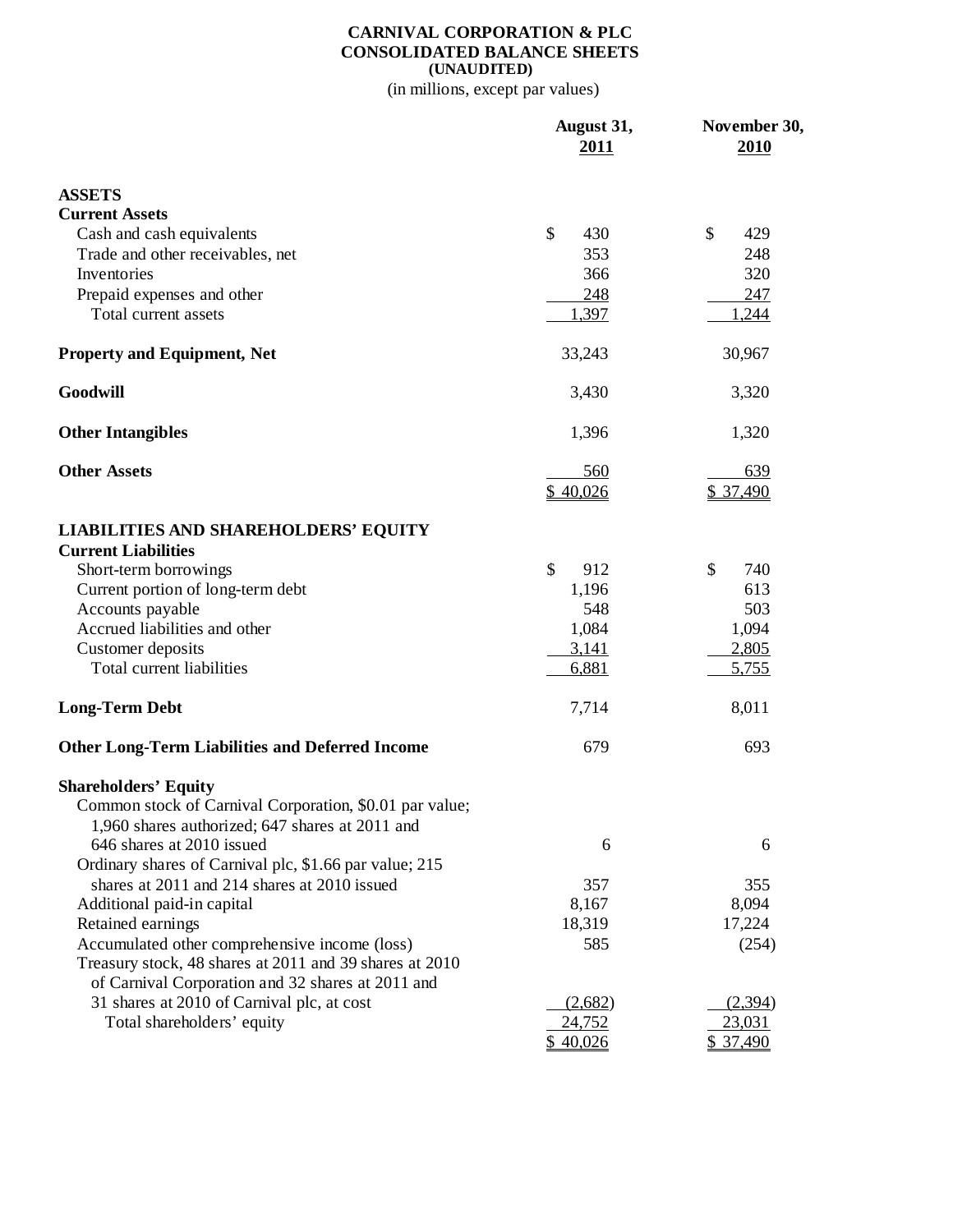# **CARNIVAL CORPORATION & PLC OTHER INFORMATION**

|                                             |             | <b>Three Months Ended</b><br><u>August 31,</u> | <b>Nine Months Ended</b><br><b>August 31,</b> |           |  |  |
|---------------------------------------------|-------------|------------------------------------------------|-----------------------------------------------|-----------|--|--|
|                                             | <b>2011</b> | 2010                                           | <u>2011</u>                                   | 2010      |  |  |
| STATISTICAL INFORMATION                     |             |                                                |                                               |           |  |  |
| Passengers carried (in thousands)           | 2,676       | 2,617                                          | 7,192                                         | 6,888     |  |  |
| Occupancy percentage (a)                    | 111.9%      | 111.1%                                         | 107.2%                                        | 106.2%    |  |  |
| Fuel consumption (metric tons in thousands) | 847         | 838                                            | 2,537                                         | 2,473     |  |  |
| Fuel cost per metric ton consumed           | 686<br>S.   | \$ 473                                         | \$635                                         | \$489     |  |  |
| Currencies                                  |             |                                                |                                               |           |  |  |
| U.S. dollar to $\bigoplus$                  | \$ 1.43     | \$1.27                                         | \$1.40                                        | \$1.32    |  |  |
| U.S. dollar to $£1$                         | \$1.63      | \$1.52                                         | \$1.61                                        | \$1.54    |  |  |
| U.S. dollar to Australian dollar            | \$1.06      | \$0.88                                         | \$1.03                                        | \$0.89    |  |  |
| <b>CASH FLOW INFORMATION</b>                |             |                                                |                                               |           |  |  |
| Cash from operations                        | \$1,215     | \$1,290                                        | \$3,016                                       | \$3,084   |  |  |
| Capital expenditures                        | 813<br>\$.  | 670<br>\$.                                     | \$2,435                                       | \$2,838   |  |  |
| Dividends paid                              | 197         | 79                                             | 474<br>S.                                     | 158<br>S. |  |  |

(a) In accordance with cruise industry practice, occupancy is calculated using a denominator of two passengers per cabin even though some cabins can accommodate three or more passengers. Percentages in excess of 100% indicate that on average more than two passengers occupied some cabins.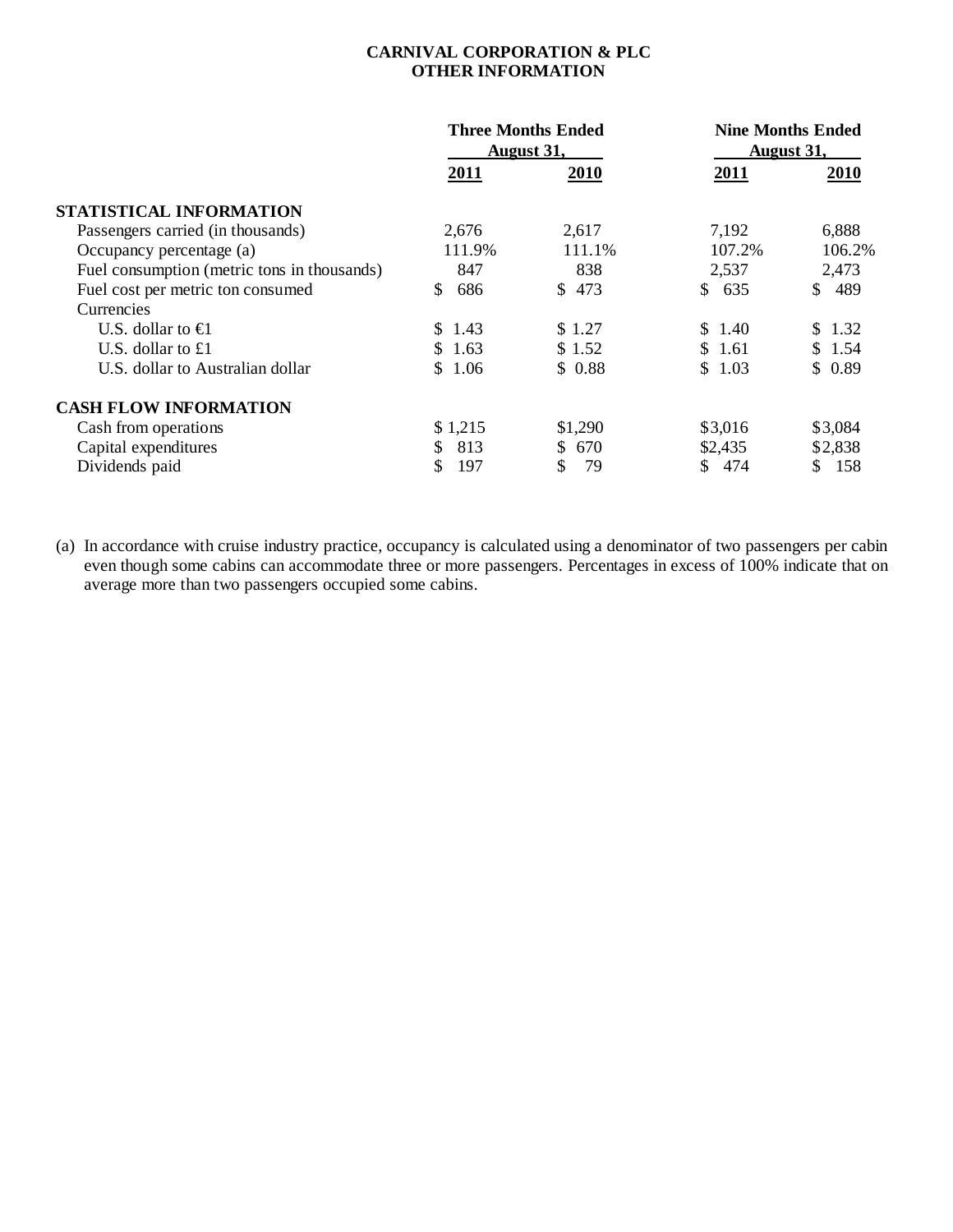# **CARNIVAL CORPORATION & PLC NON-GAAP FINANCIAL MEASURES**

Consolidated gross and net revenue yields were computed by dividing the gross and net cruise revenues, without rounding, by ALBDs as follows (dollars in millions, except yields) (a):

|                                                                                                              | <b>Three Months Ended</b><br>August 31, |                         |    |                                   |    |                         | <b>Nine Months Ended</b><br>August 31, |                             |    |                                   |    |                             |  |
|--------------------------------------------------------------------------------------------------------------|-----------------------------------------|-------------------------|----|-----------------------------------|----|-------------------------|----------------------------------------|-----------------------------|----|-----------------------------------|----|-----------------------------|--|
|                                                                                                              |                                         | 2011                    |    | 2011<br>Constant<br><b>Dollar</b> |    | 2010                    |                                        | 2011                        |    | 2011<br>Constant<br><b>Dollar</b> |    | 2010                        |  |
| Passenger ticket revenues<br>Onboard and other revenues<br><b>Gross cruise revenues</b><br>Less cruise costs | \$                                      | 3,907<br>936<br>4,843   | \$ | 3,730<br>901<br>4,631             | \$ | 3,478<br>847<br>4,325   | \$                                     | 9,336<br>2,511<br>11,847    | \$ | 9.096<br>2,457<br>11,553          | \$ | 8,418<br>2,313<br>10,731    |  |
| Commissions, transportation and other<br>Onboard and other                                                   |                                         | (686)<br>(137)<br>(823) |    | (653)<br>(132)<br>(785)           |    | (618)<br>(131)<br>(749) |                                        | (1,911)<br>(379)<br>(2,290) |    | (1,874)<br>(369)<br>(2, 243)      |    | (1,711)<br>(350)<br>(2,061) |  |
| Net passenger ticket revenues<br>Net onboard and other revenues<br>Net cruise revenues                       |                                         | 3,221<br>799<br>4,020   |    | 3,077<br>769<br>3,846             |    | 2,860<br>716<br>3.576   |                                        | 7,425<br>2,132<br>9,557     |    | 7,222<br>2,088<br>9.310           |    | 6,707<br>1,963<br>8.670     |  |
| ALBDs (b)                                                                                                    |                                         | 18.089.807              |    | 18.089.807                        |    | 17.255.120              |                                        | 52.178.866                  |    | 52,178,866                        |    | 49.720.444                  |  |
| Gross revenue vields<br>% increase vs. 2010                                                                  | \$                                      | 267.70<br>6.8%          | \$ | 255.96<br>2.1%                    | \$ | 250.67                  | \$                                     | 227.05<br>5.2%              | \$ | 221.40<br>2.6%                    | \$ | 215.83                      |  |
| Net revenue vields<br>$%$ increase vs. 2010                                                                  | \$                                      | 222.21<br>7.2%          | \$ | 212.57<br>2.6%                    | \$ | 207.23                  | \$                                     | 183.17<br>5.0%              | \$ | 178.42<br>2.3%                    | \$ | 174.37                      |  |
| Net passenger ticket revenue yields<br>$%$ increase vs. 2010                                                 | \$                                      | 178.06<br>7.4%          | \$ | 170.07<br>2.6%                    | \$ | 165.73                  | \$                                     | 142.30<br>5.5%              | \$ | 138.40<br>2.6%                    | \$ | 134.90                      |  |
| Net onboard and other revenue vields<br>% increase vs. 2010                                                  | \$                                      | 44.15<br>6.4%           | \$ | 42.50<br>2.4%                     | \$ | 41.50                   | \$                                     | 40.86<br>3.5%               | \$ | 40.02<br>1.4%                     | \$ | 39.48                       |  |

Consolidated gross and net cruise costs and net cruise costs excluding fuel per ALBD were computed by dividing the gross and net cruise costs and net cruise costs excluding fuel, without rounding, by ALBDs as follows (dollars in millions, except costs per ALBD) (a):

|                                                                | <b>Three Months Ended</b><br>August 31, |            |    |                                   |    |            | <b>Nine Months Ended</b><br>August 31, |            |    |                            |    |            |  |
|----------------------------------------------------------------|-----------------------------------------|------------|----|-----------------------------------|----|------------|----------------------------------------|------------|----|----------------------------|----|------------|--|
|                                                                |                                         | 2011       |    | 2011<br>Constant<br><b>Dollar</b> |    | 2010       |                                        | 2011       |    | 2011<br>Constant<br>Dollar |    | 2010       |  |
| Cruise operating expenses<br>Cruise selling and administrative | \$                                      | 2,671      | \$ | 2,574                             | \$ | 2,261      | \$                                     | 7,551      | \$ | 7,417                      | \$ | 6,562      |  |
| expenses(c)                                                    |                                         | 413        |    | 396                               |    | 373        |                                        | 1,264      |    | 1,236                      |    | 1,158      |  |
| <b>Gross cruise costs</b>                                      |                                         | 3,084      |    | 2,970                             |    | 2,634      |                                        | 8,815      |    | 8,653                      |    | 7,720      |  |
| Less cruise costs included in net<br>cruise revenues           |                                         |            |    |                                   |    |            |                                        |            |    |                            |    |            |  |
| Commissions, transportation and other                          |                                         | (686)      |    | (653)                             |    | (618)      |                                        | (1,911)    |    | (1,874)                    |    | (1,711)    |  |
| Onboard and other                                              |                                         | (137)      |    | (132)                             |    | (131)      |                                        | (379)      |    | (369)                      |    | (350)      |  |
| Net cruise costs                                               |                                         | 2,261      |    | 2,185                             |    | 1,885      |                                        | 6,525      |    | 6,410                      |    | 5,659      |  |
| Less fuel                                                      |                                         | (581)      |    | (581)                             |    | (396)      |                                        | (1,611)    |    | (1,611)                    |    | (1,209)    |  |
| Net cruise costs excluding fuel                                |                                         | .680       |    | .604                              |    | ,489       |                                        | 4.914      |    | 4.799                      |    | 4.450      |  |
| ALBDs (b)                                                      |                                         | 18.089.807 |    | 18,089,807                        |    | 17,255,120 |                                        | 52,178,866 |    | 52,178,866                 |    | 49.720.444 |  |
| Gross cruise costs per ALBD                                    | \$                                      | 170.49     | \$ | 164.17                            | \$ | 152.69     | \$                                     | 168.93     | \$ | 165.84                     | \$ | 155.27     |  |
| % increase vs. 2010                                            |                                         | 11.7%      |    | 7.5%                              |    |            |                                        | 8.8%       |    | 6.8%                       |    |            |  |
| Net cruise costs per ALBD                                      | \$                                      | 125.00     | \$ | 120.78                            | \$ | 109.24     | \$                                     | 125.05     | \$ | 122.86                     | \$ | 113.82     |  |
| % increase vs. 2010                                            |                                         | 14.4%      |    | 10.6%                             |    |            |                                        | 9.9%       |    | 7.9%                       |    |            |  |
| Net cruise costs excluding fuel                                |                                         |            |    |                                   |    |            |                                        |            |    |                            |    |            |  |
| per ALBD                                                       | \$                                      | 92.88      | \$ | 88.66                             | \$ | 86.28      | \$                                     | 94.18      | \$ | 91.99                      | \$ | 89.50      |  |
| % increase vs. 2010                                            |                                         | 7.6%       |    | 2.8%                              |    |            |                                        | 5.2%       |    | 2.8%                       |    |            |  |

 *(See next page for Notes to Non-GAAP Financial Measures.)*